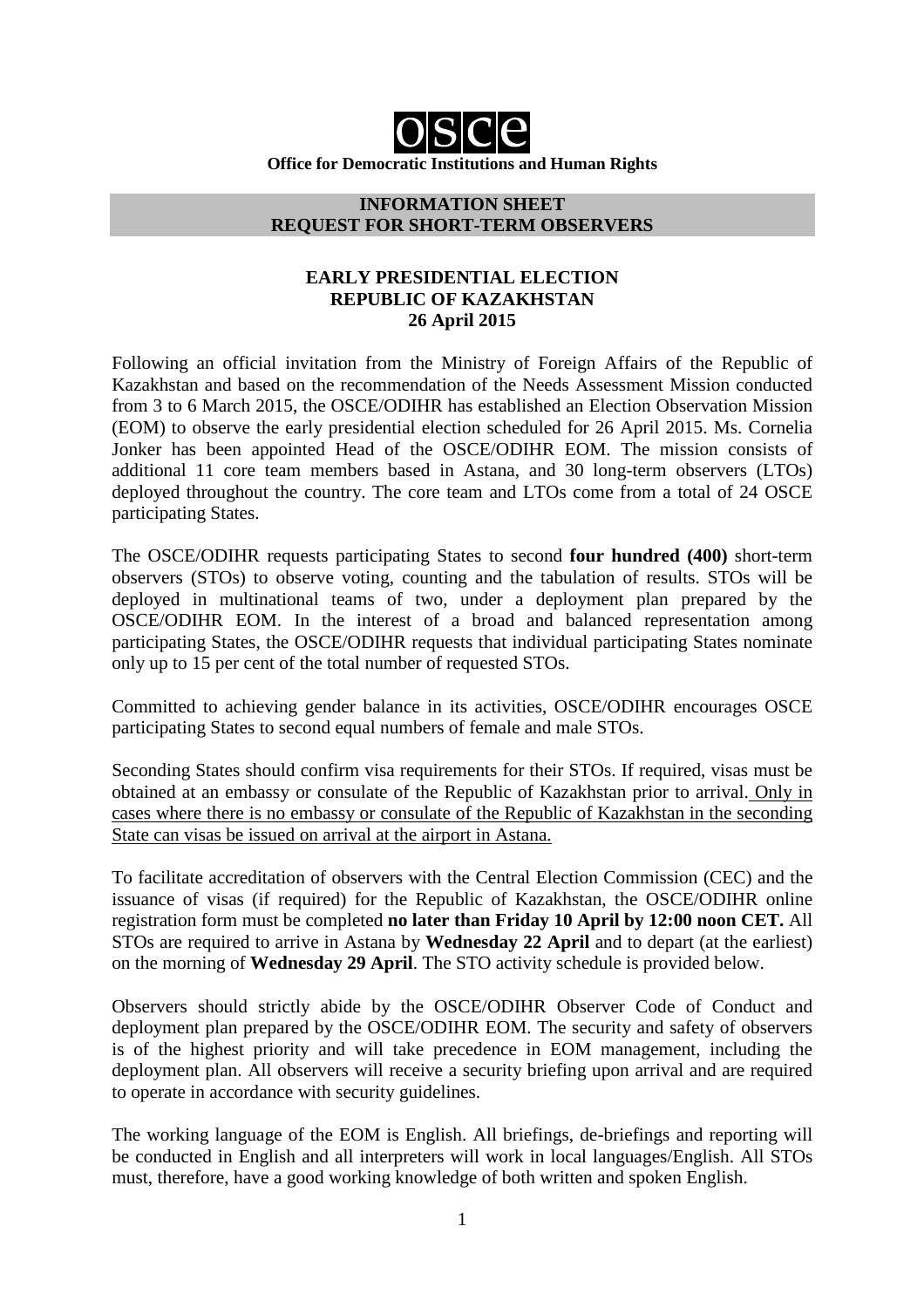The OSCE/ODIHR strongly encourages all observers to undertake the OSCE/ODIHR elearning course for short-term observers, available at www.stoelearning.org.

#### **A COPY OF THIS INFORMATION SHEET IS AVAILABLE ON THE OSCE/ODIHR WEBSITE AND SHOULD BE MADE AVAILABLE TO ALL SECONDED STOs.**

The OSCE/ODIHR EOM Office is situated in Astana:

| 14 Beibitshilik Street, 11th floor, 010000 Astana     |
|-------------------------------------------------------|
| $+7(7172)$ 278 290                                    |
| $+7(7172)$ 278 294                                    |
| office@odihr.kz                                       |
| http://www.osce.org/odihr/elections/kazakhstan/145006 |
|                                                       |

#### **1. Deployment Timetable**

Short-term observers (STOs) will be deployed according to the following schedule:

| Wednesday 22 April     | Last date for arrival in Astana                            |
|------------------------|------------------------------------------------------------|
| Thursday 23 April      | STO briefing                                               |
| Friday 24 April        | Deployment to the areas of observation for most STOs       |
| Saturday 25 April      | Deployment to the areas of observation for remaining STOs  |
|                        | Familiarization with areas of observation                  |
| <b>Sunday 26 April</b> | <b>Election day</b>                                        |
| Monday 27 April        | Observation of tabulation; regional debriefing of STOs     |
| Tuesday 28 April       | STO return to Astana; central STO debriefing and reception |
| Wednesday 29 April     | STO repatriation begins                                    |

#### **2. Logistics**

#### **a) Contact details**

All logistical arrangements for the STOs will be organized by the EOM under the direction of:

#### **Kyle Bowers**, Operations Expert

e-mail: kyle.bowers@odihr.kz; mobile phone: +7 778 742 1634

#### **b) Transportation/Accommodation**

All STOs will be met at Astana International Airport by an OSCE/ODIHR representative upon their arrival and transported to their accommodation. Transport and accommodation in Astana and in the areas of observation will be arranged by the EOM. **Due to the limited availability of accommodation in Astana and the observation areas, STOs should be aware that double occupancy per room of observers of the same gender is possible, and relatively modest conditions may be expected in some of the observation areas.** 

For safety reasons and to prevent problems with transportation, observers are expected to use the accommodation arranged for them by the OSCE/ODIHR EOM. The EOM will also make all arrangements for in-country travel to deployment areas and for on-site drivers, cars and interpreters.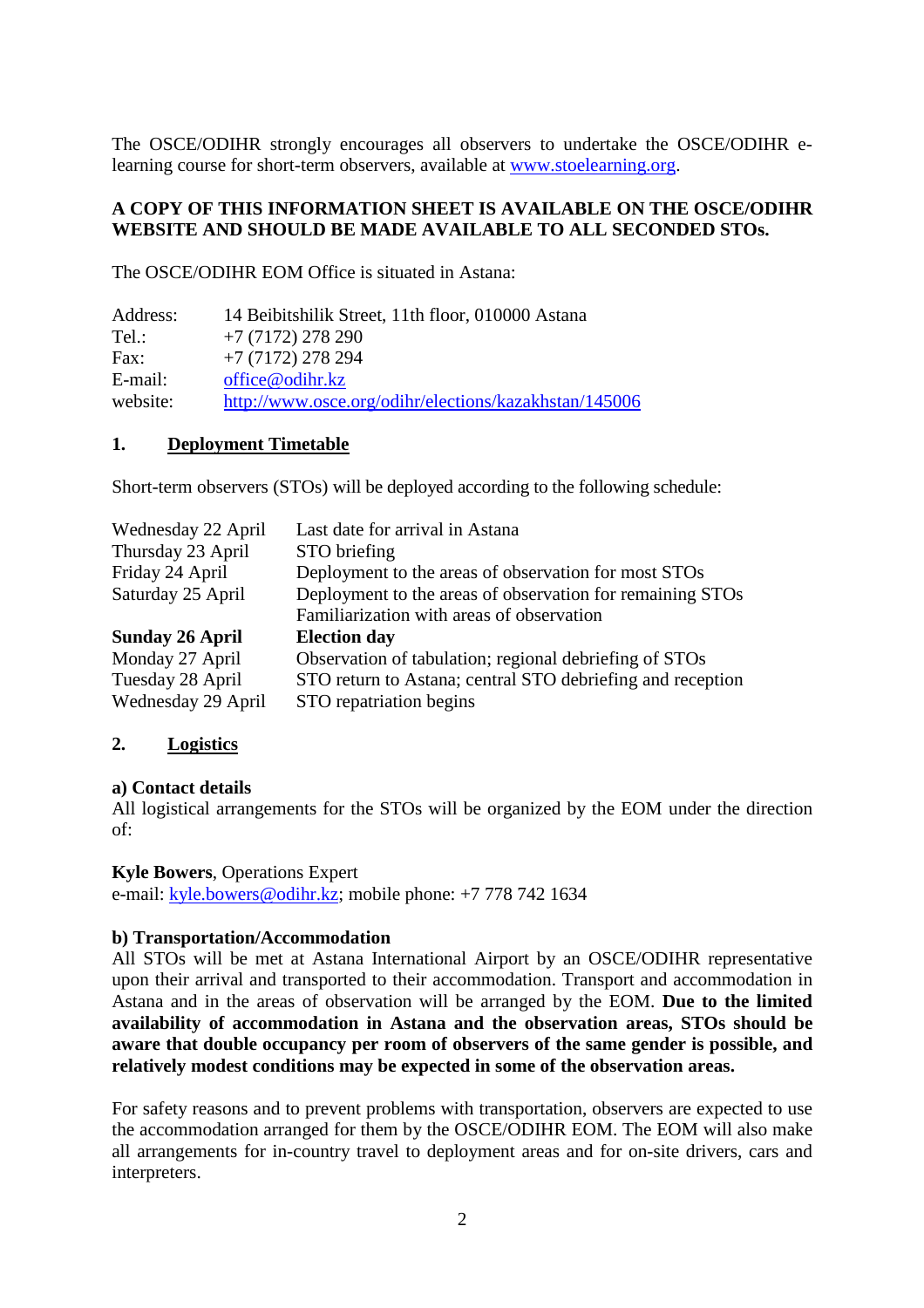However, should any of the observers choose not to stay in the accommodation arranged by the OSCE/ODIHR EOM, the seconding States should indicate this while registering on-line. **If the OSCE/ODIHR is not notified in advance, STOs or the respective OSCE participating States will be charged for the cost, regardless of whether the accommodation provided is used.** It should be noted that the EOM cannot provide in-city transportation for STOs who choose to stay outside the designated accommodation.

STOs will deploy from Astana to the regions by plane, train or bus.

The OSCE/ODIHR EOM will make necessary arrangements for the STOs to return to Astana on Tuesday 28 April, as well as arrange accommodation in Astana. The EOM will arrange transfers to the airport for all STOs.

## **c) Security**

A memo on security details for the STOs will be handed over to the observers upon arrival. **STOs who choose not to stay in accommodation provided by the EOM will not be covered by the mission's security arrangements.**

## **d) What to bring**

The extremely cold conditions of winter should have passed by election day but STOs are advised to check weather forecasts and bring appropriate clothing as well as the following items:

- warm clothing, including hats, gloves, scarves and warm shoes;
- appropriate attire for election day observation business casual is recommended;
- torch/flashlight with spare bulb and battery;
- all necessary medication (case-specific);
- electricity converters (if needed) European style plug.

The OSCE/ODIHR EOM strongly recommends that STOs, when travelling by air, put essential items into the hand luggage, in case of late arrival of their luggage in Astana.

#### **e) Communication**

Every STO will be provided with a mobile phone and a local SIM card with credit. Please note that using mobile phones for international calls and SMSs should be avoided. Such usage is very expensive and will quickly deplete allocated phone credit.

#### **f) Time zone/Flight bookings**

Local time in Astana is GMT/UTC +6 hours. The arrival times for international flights to the Republic of Kazakhstan are primarily in the late evening and early morning. Due to the limited number of scheduled flights to Astana, the OSCE/ODIHR EOM strongly encourages participating States to make early flight bookings. To ensure operational flexibility, e.g. in case of bad weather conditions, participating States are advised to book changeable airline tickets.

# **3. Interpreters and Drivers**

All observers will be organized in multinational teams of two persons under a deployment plan prepared by the OSCE/ODIHR EOM. The OSCE/ODIHR will assist each short-term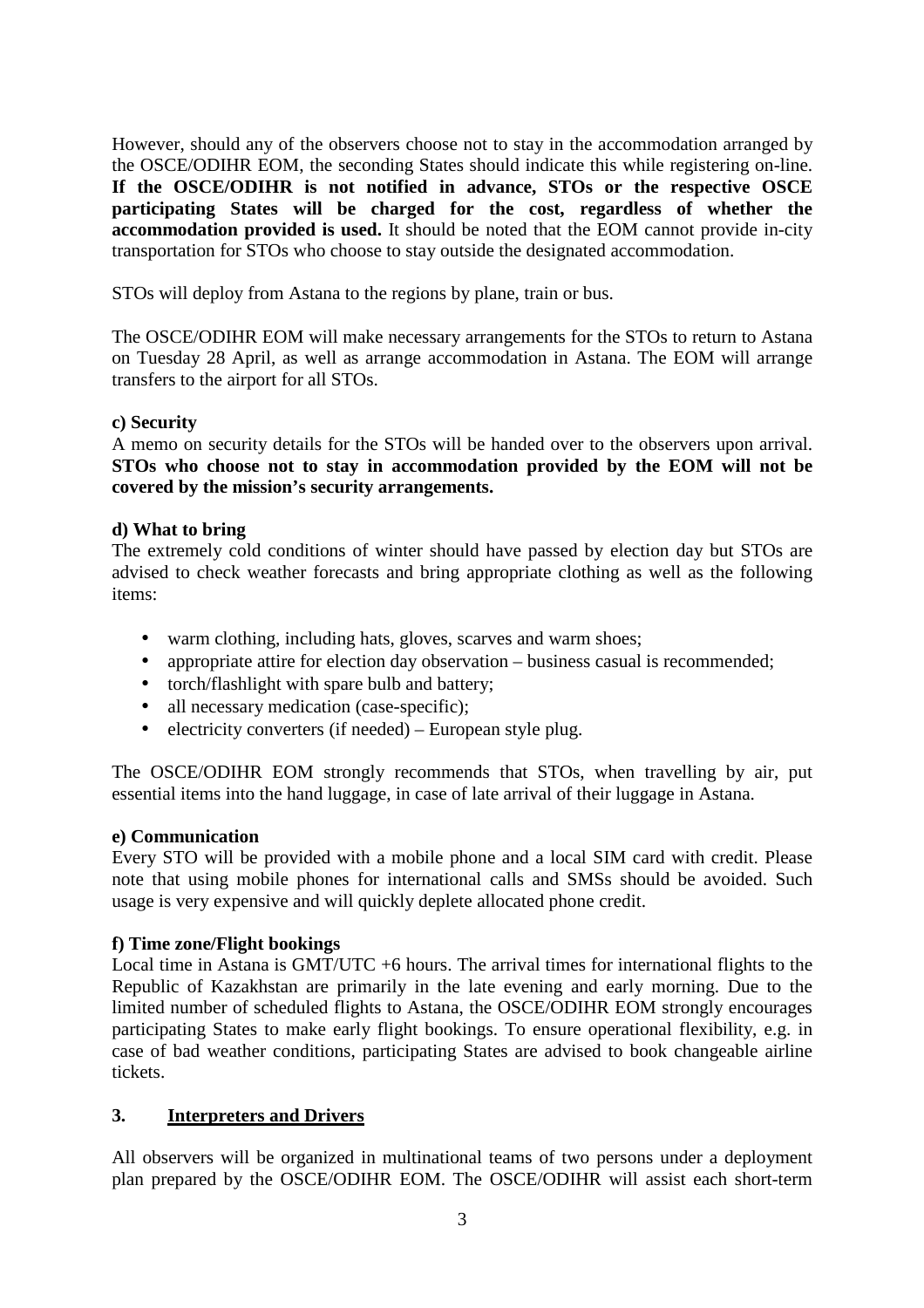observer team with finding a driver/car and an interpreter. Even in cases where one team member speaks local languages, it will be necessary for that team to have an interpreter in order that both members of the team can have full access to complete and equal information as they carry out their observation duties.

# **4. Costs**

It is projected that, while in country, **each STO** will incur the following costs, although some STOs may not require the full amount indicated below:

| <b>Operational/Transportation Cost</b>                                                               | <b>EUR</b>       |
|------------------------------------------------------------------------------------------------------|------------------|
| Airport/Railway station transfers (Astana and regions)                                               | 30               |
| In-city transportation<br>(movement to and from STO briefing/de-briefing)                            | 15               |
| In-country transportation (to and from the area of observation)                                      | 315              |
| Communication (SIM card/mobile phone use)                                                            | <b>10</b>        |
| Briefing costs (briefing, debriefing, briefing pack, meals)                                          | 205              |
| Estimated cost to be incurred by ODIHR on behalf of STOs                                             | <b>575 EUR</b>   |
| Driver/Car (EUR 40 per day $@$ 5 days per observer)*                                                 | 200              |
| Fuel (EUR 15 per day @ 5 days per observer)*                                                         | 75               |
| Interpreter (EUR 40 per day $@$ 5 days per observer)*                                                | 200              |
| Faxing of observation forms per observer                                                             | 15               |
| Accommodation (7 nights $@$ max. EUR 110/per night + partial<br>payment for early arrival in Astana) | 825              |
| Meals & Incidentals (approx. EUR 50 per day @ max. 7 days)                                           | 350              |
| Accommodation and meals for interpreter if needed (EUR 40 per<br>night $@$ 4 nights per observer)*   | 160              |
| Accommodation and meals for driver if needed (EUR 40 per night<br>$@$ 4 nights per observer)*        | 160              |
| Costs paid directly by the observers                                                                 | 1,985 EUR        |
| Total cost per observer:                                                                             | <b>2,560 EUR</b> |

\* The two members of each STO team will share equally the cost of drivers and interpreters. The amount above therefore represents half of these costs (i.e. for each STO).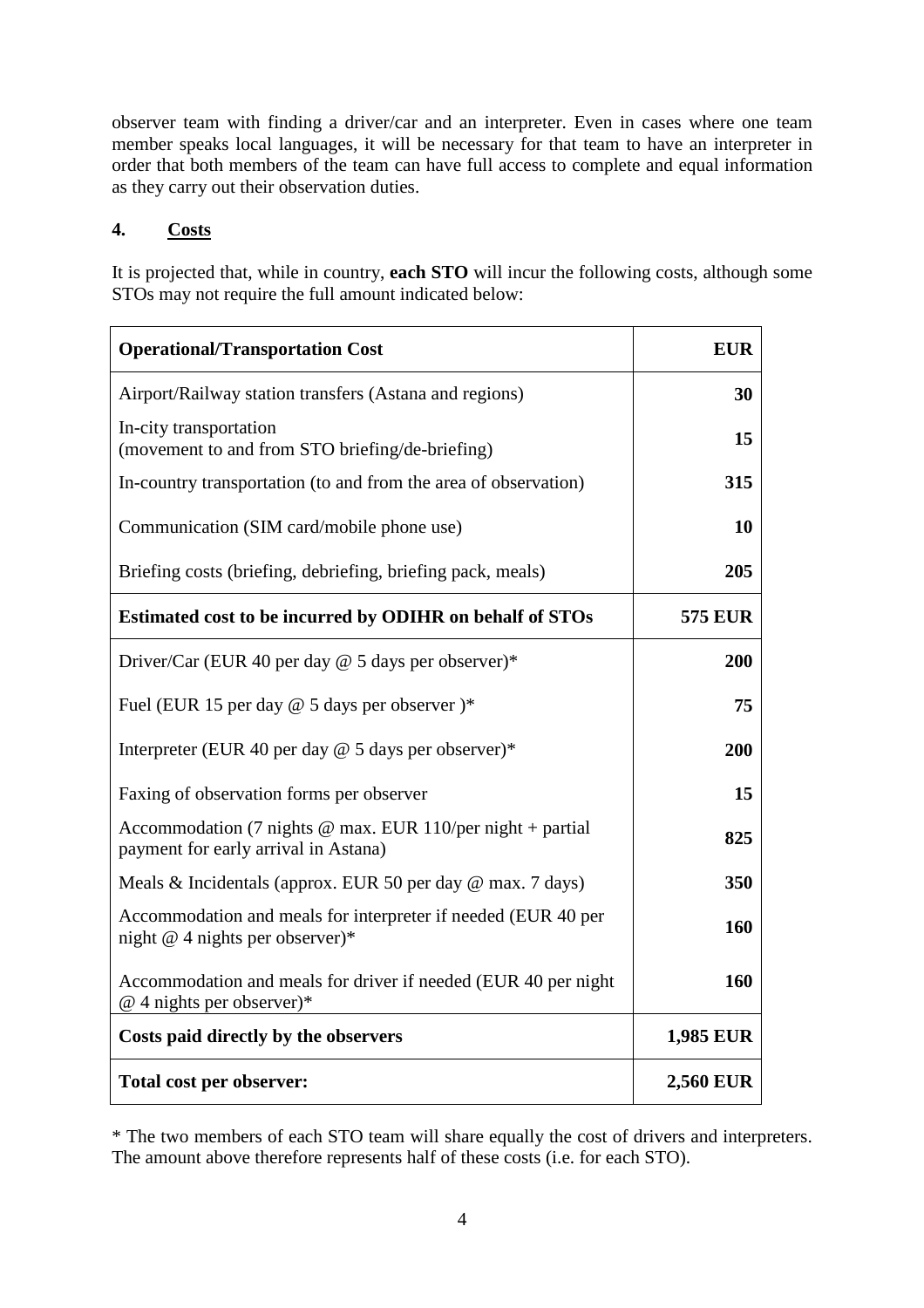The total cost per one observer is estimated at **EUR 2,560** (Two thousand five hundred and sixty Euro), including **EUR 1,985** (One thousand nine hundred and eighty five Euro) which the participating States should supply to each observer in cash prior to their departure to Astana.

**EUR 575** (Five hundred and seventy five Euro) is the projected cost per each STO to be incurred by the OSCE/ODIHR. After closure of the EOM each seconding State will be billed by the OSCE/ODIHR on the basis of total actual expenses incurred and the number of seconded STOs. Payment instructions will be provided to the seconding States with the final invoice.

All of the above costs should be paid in local currency or Euro. The Euro and U.S. Dollar are both widely exchangeable locally, although other currencies can also be exchanged. While there are cash machines (ATMs) in Astana, Almaty and other major cities, they do not dispense foreign currency and may not be available in some areas of deployment. Hotels outside Astana and Almaty may not accept credit cards. STOs should be prepared to pay hotel bills outside Astana and Almaty in cash or in local currency and upon check-in. Travellers cheques must not be used. The local currency is the Kazakhstani Tenge (KZT). The exchange rate is approximately 1 EUR =  $198$  KZT

# **5. Visas and Insurance**

Seconding States should confirm visa requirements for their STOs. If required, visas must be obtained at the nearest embassy or consulate of the Republic of Kazakhstan prior to arrival.

For STOs without an embassy or consulate of the Republic of Kazakhstan in their country of residence, seconding States are requested to inform the OSCE/ODIHR office in Warsaw (Sylwia Zwolinska or Anna Krzysztofik – see below), as soon as possible in order to receive support, if necessary, with issuance of visas.

**IMPORTANT:** All short-term observers should ensure that they arrive with adequate health, accidental/life disability, emergency/medical evacuation, property, theft and accident insurance, as this will not be provided by the OSCE/ODIHR. **STOs must have a copy of their insurance policy with them, as well as two copies of the data page of their passport and the visa (if applicable).** 

# **6. Registration and Accreditation Process**

# **Registration of STOs**

After receiving this information sheet, all OSCE participating States sending STOs should submit **a list of names** (first name, last name, passport number) of seconded STOs to OSCE/ODIHR **for the attention of Sylwia Zwolinska or Anna Krzysztofik**.

Sylwia Zwolinska, Senior Administrative Assistant, telephone number: +48 22 520 06 00, ext. 5676; fax number: +48 22 520 0606 e-mail: sylwia.zwolinska@odihr.pl

Anna Krzysztofik, Senior Programme Assistant, telephone number: +48 22 520 06 00, ext. 5677; fax number: +48 22 520 0606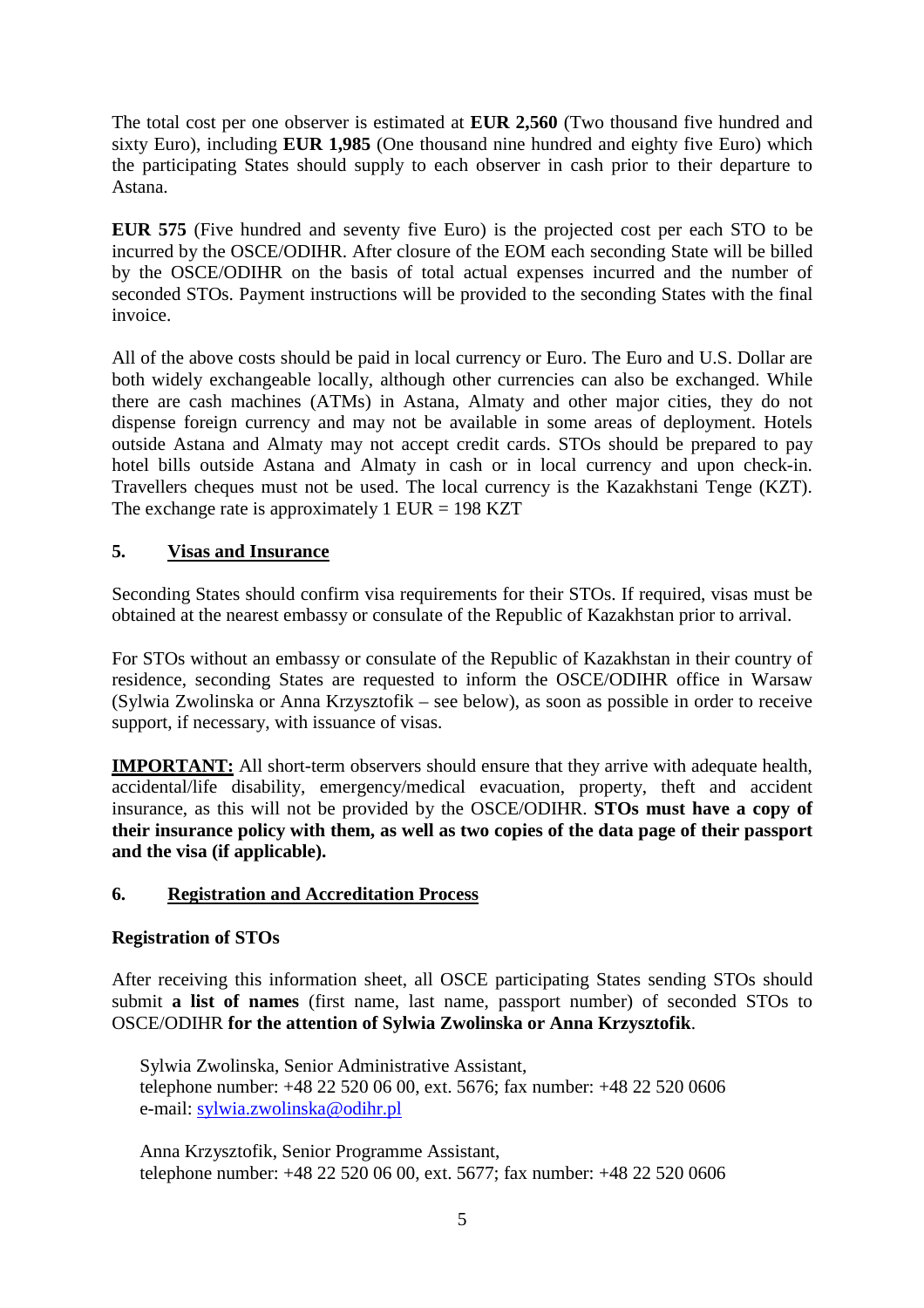e-mail: anna.krzysztofik@odihr.pl

An official cover letter from MFAs or designated recruitment organizations should be sent together with the list of STO names.

After submitting the list of STOs, the sending State should register each of their proposed candidates online using the Registration Form available at: http://stodb.odihr.pl

## **This on-line Registration Form will be available from 1 April to 10 April 2015, 12:00 noon CET.**

Before using the on-line registration system, the seconding State should contact OSCE/ODIHR, Sylwia Zwolinska or Anna Krzysztofik, and obtain a username and a password. These parameters are necessary to enter the registration system.

#### **Accreditation of STOs**

For accreditation to be completed in accordance with the requirements of the Central Election Commission (CEC) of the Republic of Kazakhstan, each STO application **must** include a scanned electronic version of a fully, carefully and correctly completed and signed **Application Form for an Observer of Foreign State and International Organization**, attached hereto. Please fill in the English version of the form (it is not necessary to submit both version**s**). **The forms must be completed neatly and legibly or they will be refused by the CEC.**

### **IN ORDER TO MAKE ALL LOGISTICAL ARRANGEMENTS ON TIME, NO APPLICATIONS WILL BE CONSIDERED BY THE OSCE/ODIHR UNDER ANY CIRCUMSTANCES AFTER 10 APRIL 2015, 12:00 noon CET.**

#### **7. Other Information**

Please note that all OSCE/ODIHR election observation final reports, preliminary statements, election laws, and reviews of election laws are available at the OSCE/ODIHR website: www.osce.org/odihr.

Specific information on the EOM is available on the EOM website: http://www.osce.org/odihr/elections/kazakhstan/145006.

All STOs will receive by e-mail a copy of the OSCE/ODIHR EOM Observer Guide before their departure to Astana.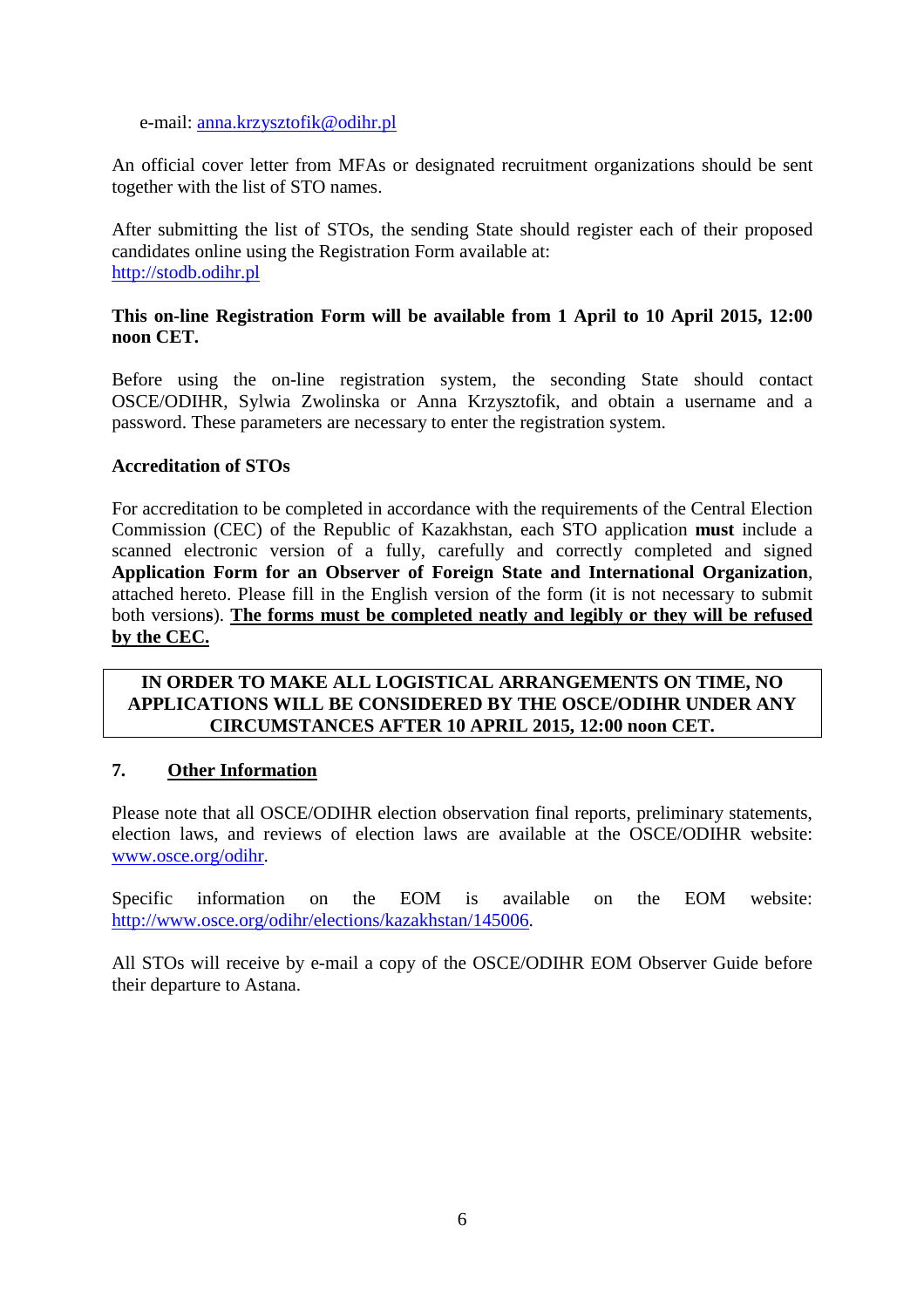## **POST DESCRIPTION SHORT-TERM OBSERVER (STO) EARLY PRESIDENTIAL ELECTION REPUBLIC OF KAZAKHSTAN 26 April 2015**

**Post title: Short-Term Observer (STO) Title of Supervisor:** Head of OSCE/ODIHR Election Observation Mission (EOM)

STOs are deployed throughout the country in multinational teams of two to assess the close of the campaign, voting, counting and the tabulation of results. Participating States are urged to second STOs with relevant election experience and inter-personal skills.

### **STOs must adhere to the OSCE/ODIHR Observer Code of Conduct, as outlined in the OSCE/ODIHR Election Observation Handbook, security instructions and national laws.**

# **REQUIREMENTS**

- 1. Experience of election administration, observation and/or public administration and/or civil society organisations.
- 2. English language proficiency.
- 3. Excellent health.
- 4. Willingness to work long hours in conditions which are sometimes difficult.
- 5. Ability to work in a team and deal with difficult situations in a positive manner.

Knowledge of the country and surrounding region is desirable but not essential. STOs must be prepared to read briefing materials, attend briefing and de-briefing sessions, understand procedural instructions and complete evaluation forms accurately, all in English. Local language ability is an asset. STOs must not have any concurrent commitments that could produce a conflict of interest with the EOM.

**The OSCE/ODIHR reserves the right to reject any candidate who is not capable of undertaking his/her activities in an impartial and objective manner, and to withdraw accreditation in case of any serious breach of the OSCE/ODIHR Observer Code of Conduct.** 

#### **DUTIES AND RESPONSIBILITIES**

#### **Accreditation**

STOs require accreditation from the relevant authority before they can undertake their observer duties. The EOM will forward the names of STOs to the relevant authority in advance to facilitate the accreditation process. An accreditation form for each STO must be submitted in advance of arrival.

#### **Briefing**

Before deployment, STOs will be provided with an in-depth briefing, which will include: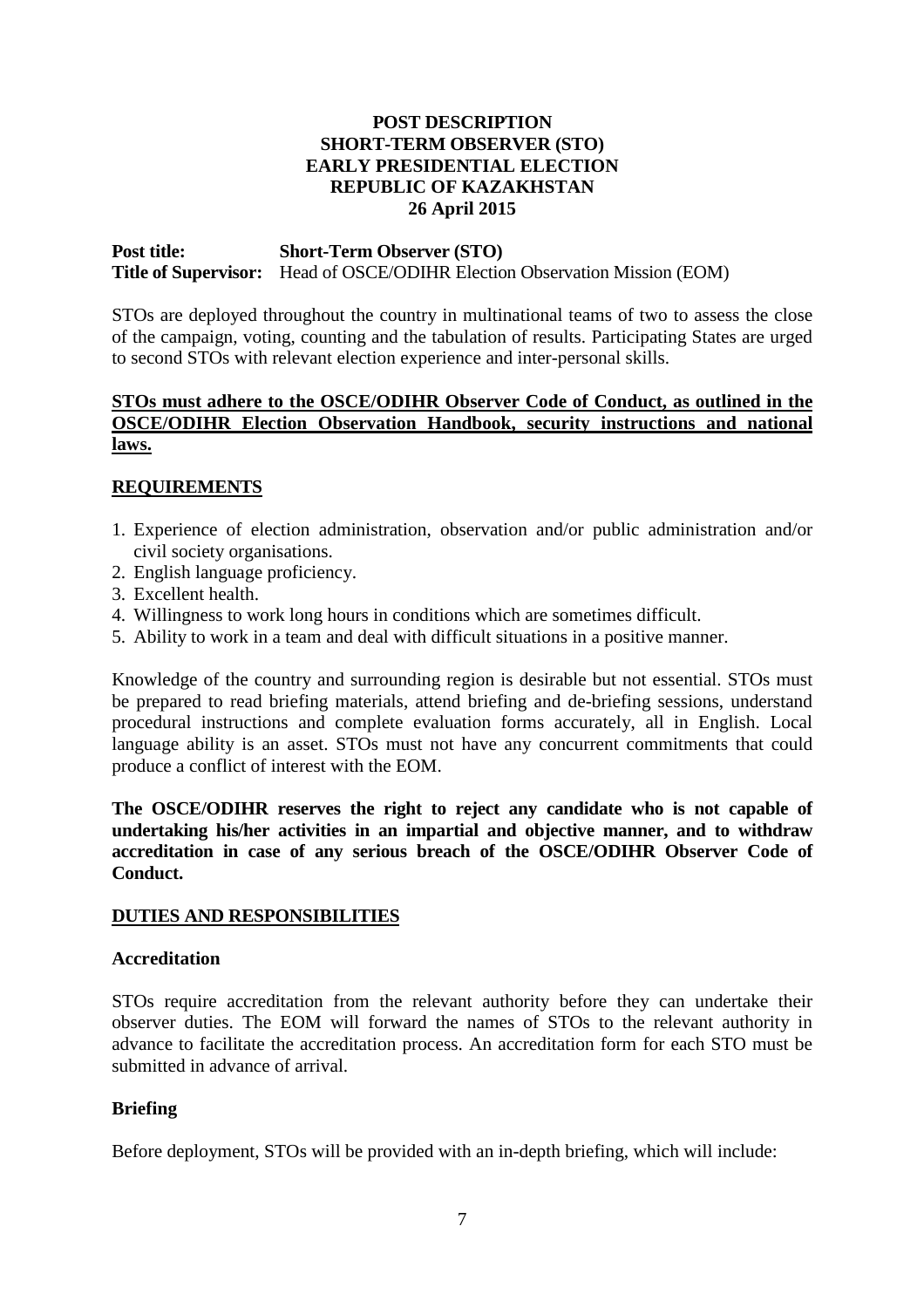- code of conduct;
- legislative framework;
- overview of the country, campaign and the media situation;
- voting, counting and tabulation procedures;
- observation forms:
- security situation; and
- logistical and financial arrangements.

STOs will also be provided with briefing materials which will include all necessary electoral and logistics information, as well as observation forms to complete during the observation of voting, counting, and vote tabulation.

STOs are requested to familiarize themselves with the OSCE/ODIHR Election Observation Handbook, available online at: **http://www.osce.org/odihr/elections/68439.**

# **Deployment**

The OSCE/ODIHR EOM will develop a deployment plan. STOs should abide strictly by the deployment plan and security instructions. STOs should not request special treatment with regard to deployment locations.

# **Debriefing**

A debriefing for STOs will be organized after the election. This will provide an opportunity for STOs to discuss their major findings and share their conclusions with other observers and EOM members. The EOM will hold a press conference on the day after the elections to present its preliminary findings and conclusions. A comprehensive final report will be issued by OSCE/ODIHR approximately two months after the election process has been completed, taking into account findings of all observers.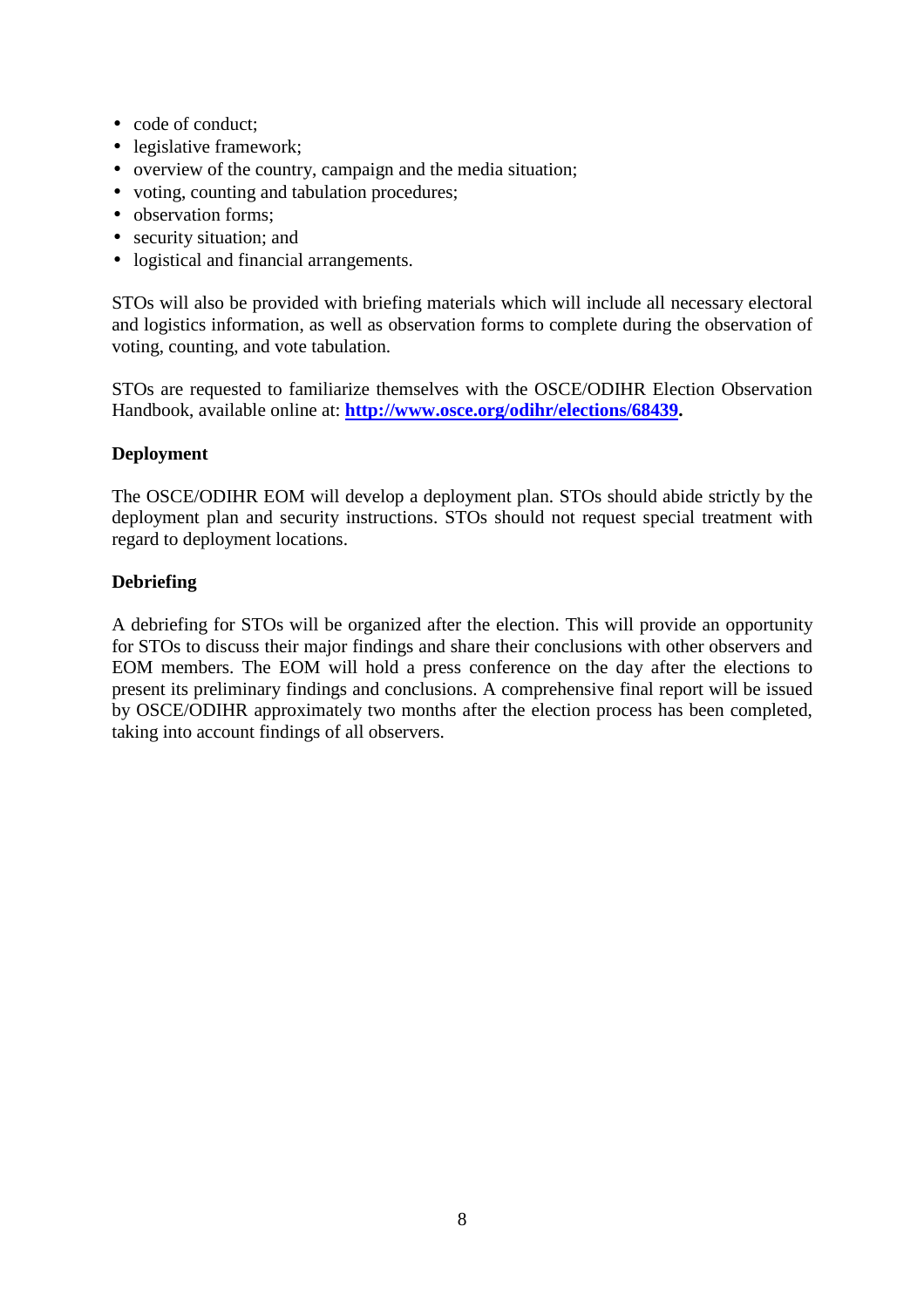# **OSCE/ODIHR OBSERVER CODE OF CONDUCT**

- Observers will maintain strict impartiality in the conduct of their duties and will, at no time, publicly express or exhibit any bias or preference in relation to national authorities, parties, candidates, or with reference to any issues in contention in the election process.
- Observers will undertake their duties in an unobtrusive manner and will not interfere in the electoral process. Observers may raise questions with election officials and bring irregularities to their attention, but they must not give instructions or countermand their decisions.
- Observers will remain on duty throughout Election Day, including observation of the vote count and, if instructed, the next stage of tabulation.
- Observers will base all conclusions on their personal observations or on clear and convincing facts or evidence.
- Observers will not make any comments to the media on the electoral process or on the substance of their observations, and any comment to the media will be limited to general information about the observation mission and the role of the observers.
- Observers will not take any unnecessary or undue risks. Each observer's personal safety overrides all other considerations.
- Observers will carry any prescribed identification issued by the host government or election commission and will identify themselves to any authority upon request.
- Observers will comply with all national laws and regulations.
- Observers will exhibit the highest levels of personal discretion and professional behaviour at all times.
- Observers will attend all required mission briefings and debriefings and adhere to the deployment plan and all other instructions provided by the OSCE/ODIHR Election Observation Mission.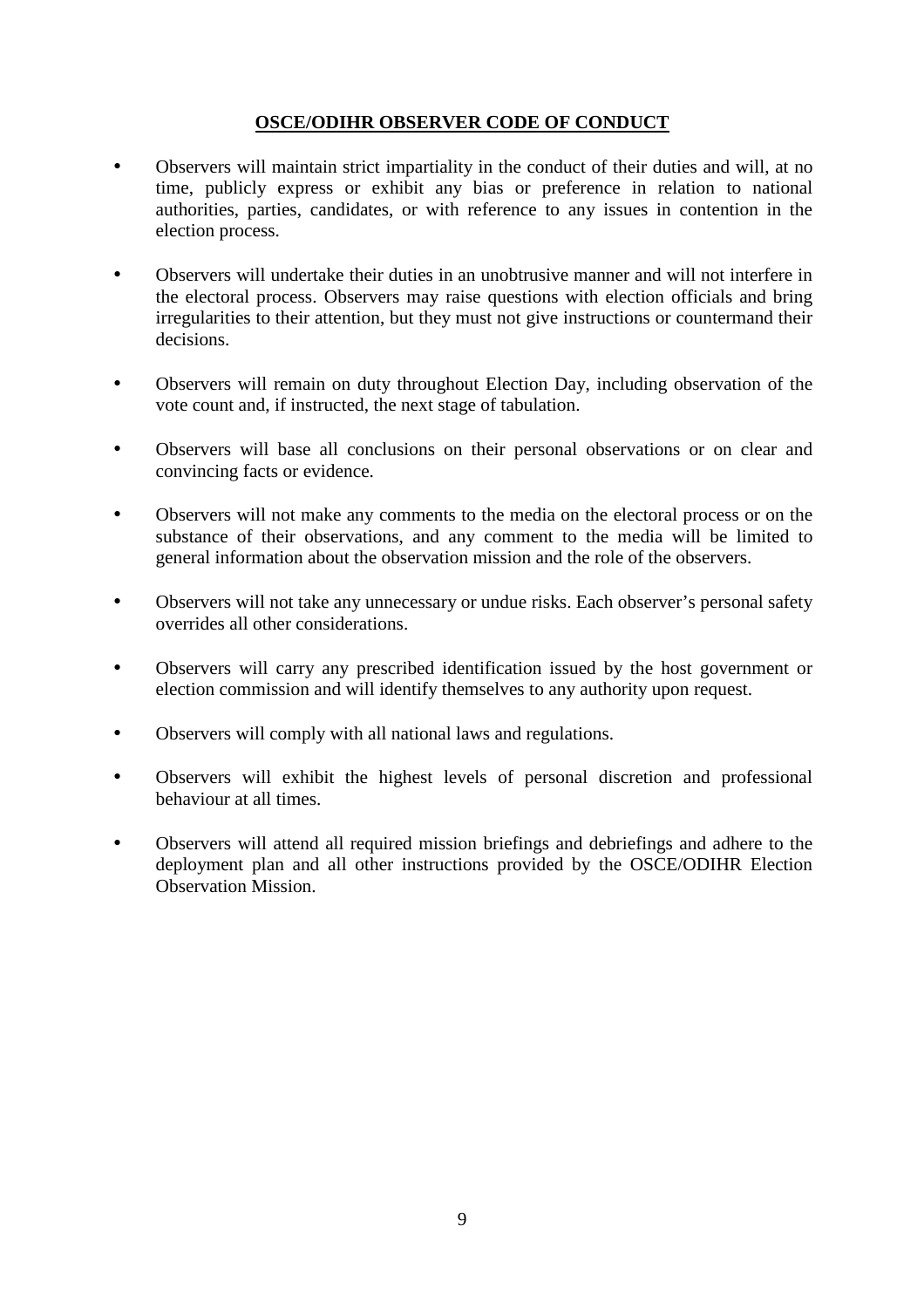# **Early election of the President of the Republic of Kazakhstan 26 April 2015**

|                | for an observer of foreign state and international organization                                                                                                        |             |     |             |
|----------------|------------------------------------------------------------------------------------------------------------------------------------------------------------------------|-------------|-----|-------------|
|                |                                                                                                                                                                        |             |     |             |
|                |                                                                                                                                                                        |             |     |             |
|                |                                                                                                                                                                        |             |     | Male Female |
|                |                                                                                                                                                                        |             |     |             |
|                |                                                                                                                                                                        |             |     |             |
|                |                                                                                                                                                                        |             |     |             |
|                | ,我们也不能在这里的时候,我们也不能在这里的时候,我们也不能会在这里的时候,我们也不能会在这里的时候,我们也不能会在这里的时候,我们也不能会在这里的时候,我们也不                                                                                      |             |     |             |
|                | Country / international organization, which you represent ______________________                                                                                       |             |     |             |
|                |                                                                                                                                                                        |             |     |             |
| N <sub>o</sub> | Will you observe elections within the framework of international mission?                                                                                              |             | Yes |             |
|                | Election observation experience (country, year) _________________________________                                                                                      |             |     |             |
|                |                                                                                                                                                                        |             |     |             |
|                | Date of arrival to the Republic of Kazakhstan ___________________________________<br>Date of departure from the Republic of Kazakhstan _______________________________ |             |     |             |
|                | Signature                                                                                                                                                              | Date $\_\_$ |     |             |

# **APPLICATION FORM**